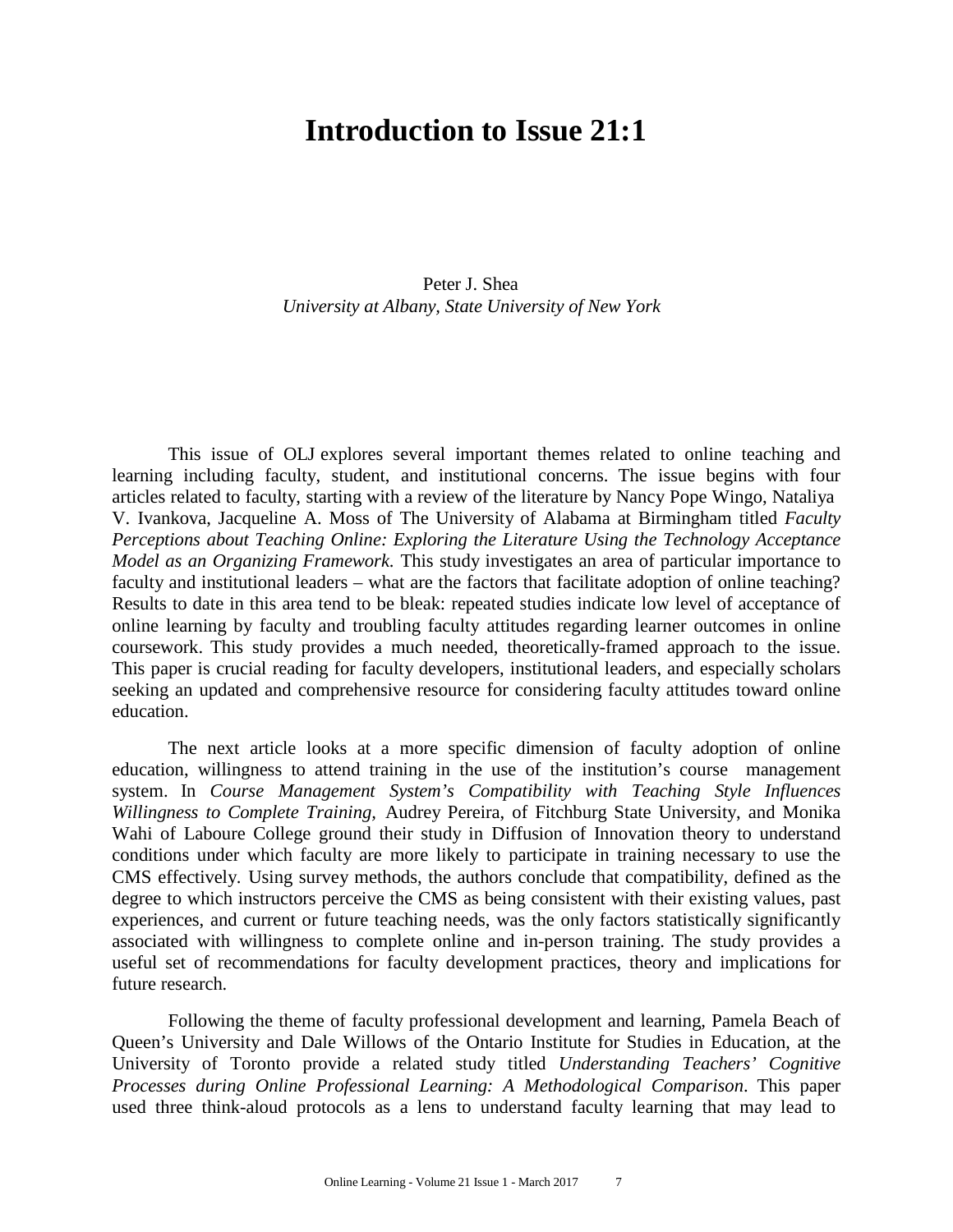adoption of online pedagogy, in this case among educators in pre-college settings. How do we know what people learn when they are involved in professional development activities? The most common approaches include survey questions after the experience. However, we may benefit more from understanding cognition through verbalization and think-aloud protocols can offer such a view. In this study the authors examined different approaches to studying verbalization and the underlying cognitive processes exhibited when educators are learning about online instruction. The paper is valuable for scholars seeking insight into the benefits and limitations to employing each type of think-aloud method in the context of online professional development.

Online educator learning is again the focus in *Moving Beyond Smile Sheets: A Case Study on the Evaluation and Iterative Improvement of an Online Faculty Development Program* by Ken-Zen Chen of National Chiao-Tung University and Patrick R. Lowenthal, Christine Bauer, Allan Heaps, and Crystal Nielsen of Boise State University. In this study the authors are also interested in what faculty derive from professional development and demonstrate their seriousness by employing a mixed methods approach to data collection. The study investigates not only faculty perceptions but also their participation, skills, dispositions, and concerns related to involvement in a sustained faculty development program. The paper is a vital resource for others seeking to understand the impact of professional training for online educators.

The next paper shifts away from faculty issues and takes on issues of access. If we are to provide equitable access to online education, instructional content needs to be available to all. For the deaf and hard of hearing (as well as other audiences) the use of a free service that automatically captions online video content would seem to be a nearly miraculous solution. In *Reading Between the Lines: Accessing Information via YouTube's Automatic Captioning System* Chad Smith and Tamby Allman of Texas Woman's University and Samantha Crocker of Weatherford Regional Day School Program for the Deaf analyze such a service. Automated captioning is far from perfect. In this paper, the authors identify 11 categories of different errors in the captioning of videos targeted to middle-school audiences and then assigned college students to interact with videos containing different error types. The authors conclude that, when automatic-captions contain significant numbers of errors, and when no audio content is available, even hearing, college-educated adult readers are unable to comprehend the messages being delivered. Clearly more work needs to be done before we use free captioning options to serve all students.

The next section, on online academic integrity, includes *Examining the Effect of Proctoring on Online Test Scores* by Helaine M. Alessio, Nancy Malay, Karsten Maurer, A. John Bailer, and Beth Rubin of Miami University. Numerous reports indicate that the majority of undergraduate students admit to some form of academic dishonesty in both classroom and online settings. In this paper the authors go beyond student self-reports to look at online students taking tests with and without a proctoring solution. They find both temporal differences and that students in proctored conditions scored lower on tests than students in un-proctored conditions. The finding strongly suggests that cheating occurs in the absence of monitoring. This paper is important in both its design and rigor and results indicate that either we need to develop instruction and assessment that avoids high-stakes tests or invest in proctoring to ensure students don't engage in academic dishonesty when confronted with high-stake tests.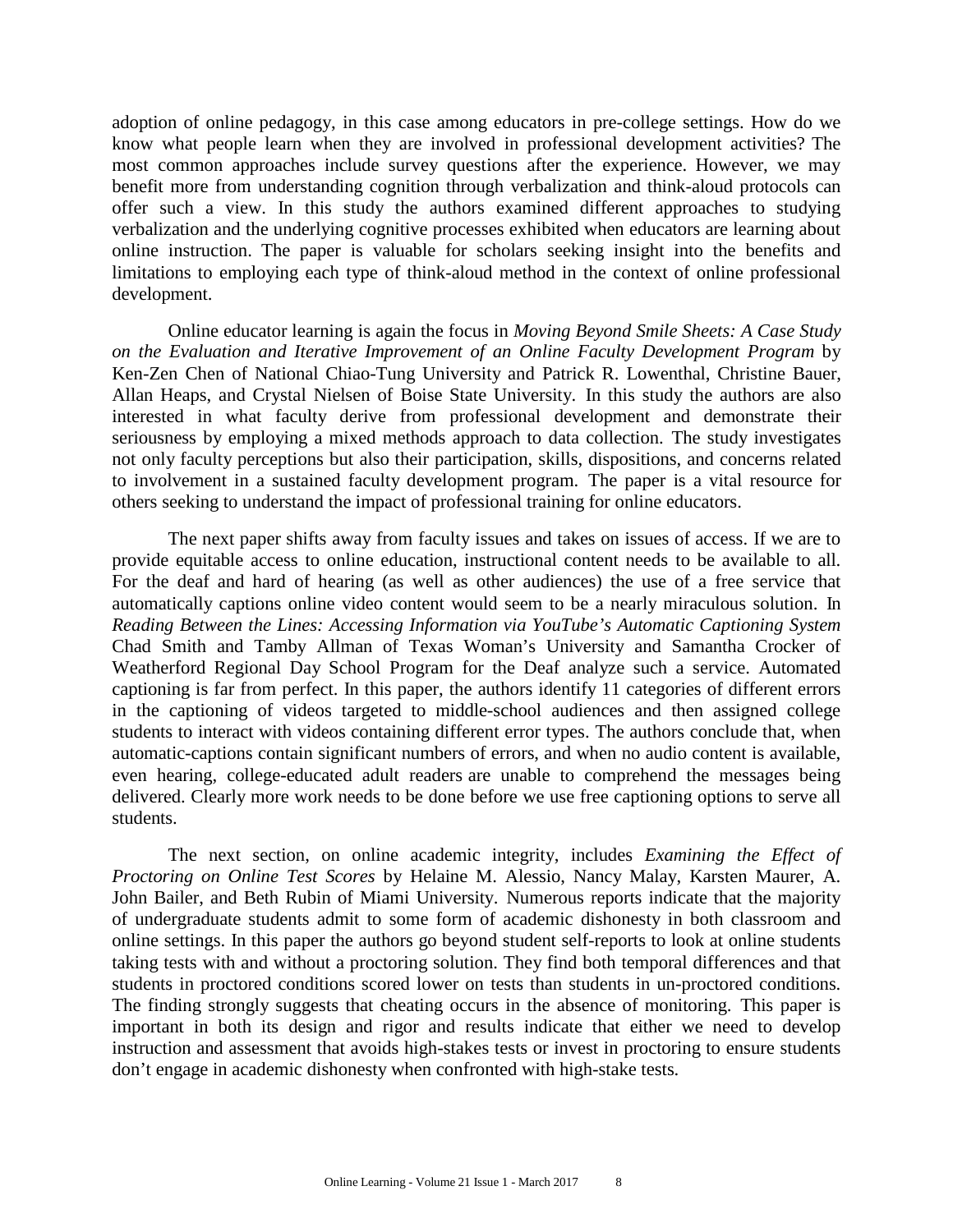In the next section of this issue a series of articles address issues around students, community, and online learning.

Large format online courses create challenges in enacting pedagogies, such as dialogic forms of teaching and learning that might deter academic dishonesty found in the previous study. However, enacting productive approaches that focus on quality interaction with hundreds of students is difficulty to achieve. In *Creating a Community of Inquiry in Large- Enrollment Online Courses: An Exploratory Study on the Effect of Protocols within Online Discussions* Baiyun Chen and Aimee deNoyelles of the University of Central Florida with Kerry Patton and Janet Zydney of the University of Cincinnati explore how to use online discussion protocols to promote substantial learning in higher enrollment online courses. By using and iteratively redesigning these structured approaches to guiding online discussion the authors document improvements in both student perceptions of forms of presence and quality improvements in the nature of student discussion posts.

A second article in this section, *Exploring Small Group Analysis of Instructional Design Cases in Online Learning Environments* by Jesus Trespalacios of Boise State University, also examines the use of student interaction with significant guidance to enhancing learning. In this study the author analyzes case-study teaching approaches and seek to determine the effectiveness of small group analysis of cases in instructional design when compared with experts' analysis and to understand students use of VoiceThread for engaging for analyzing these cases. Results indicate that creating a small group discussion and requiring students to develop a VoiceThread presentation following scaffolding guidelines to analyze ID case studies assisted learners to identify relevant issues about the cases.

The next paper in this section is *Utilization of an Educational Web-Based Mobile App for Acquisition and Transfer of Critical Anatomical Knowledge by* Kevin Hannon of the Department of Basic Medical Sciences in College of Veterinary Medicine at Purdue University. In this article the author addresses students' need for greater preparation in lab sections in anatomy courses. The paper analyzes two uses of a web application to prepare students in contrast to more traditional modes of content delivery. The paper concludes that in contrast to a traditional reading tasks, use of the app significantly enhanced initial learning of anatomy and the transfer of content learned to a related, but new area. The author proposes that students using the app were better prepared for lecture and lab than students reading a textbook. The app may increase opportunity for time on task or engage cognitive processes central to the assessment task more effectively than reading static text, but more research into underlying processes and theoretical framing are needed.

The next two studies examine or use Wenger's Community of Practice Framework. The first of these is *A Critical Review of the Use of Wenger's Community of Practice (CoP) Theoretical Framework in Online and Blended Learning Research*, *2000-2014* by Sedef Uzuner Smith of the University of Houston Downtown and Suzanne Hayes and Peter Shea of the State University of New York at Albany. In this paper my colleagues and I provide an integrative research review to address three questions on this most influential of theories. We examine which studies make central use of the CoP framework, which of these establish strong linkages between the framework and their findings, and among this latter group, identify studies that provide productive opportunities for future CoP research in online and blended teaching and learning. We conclude that online/blended learning research employing the CoP theory should enter a new phase of development. There is a need for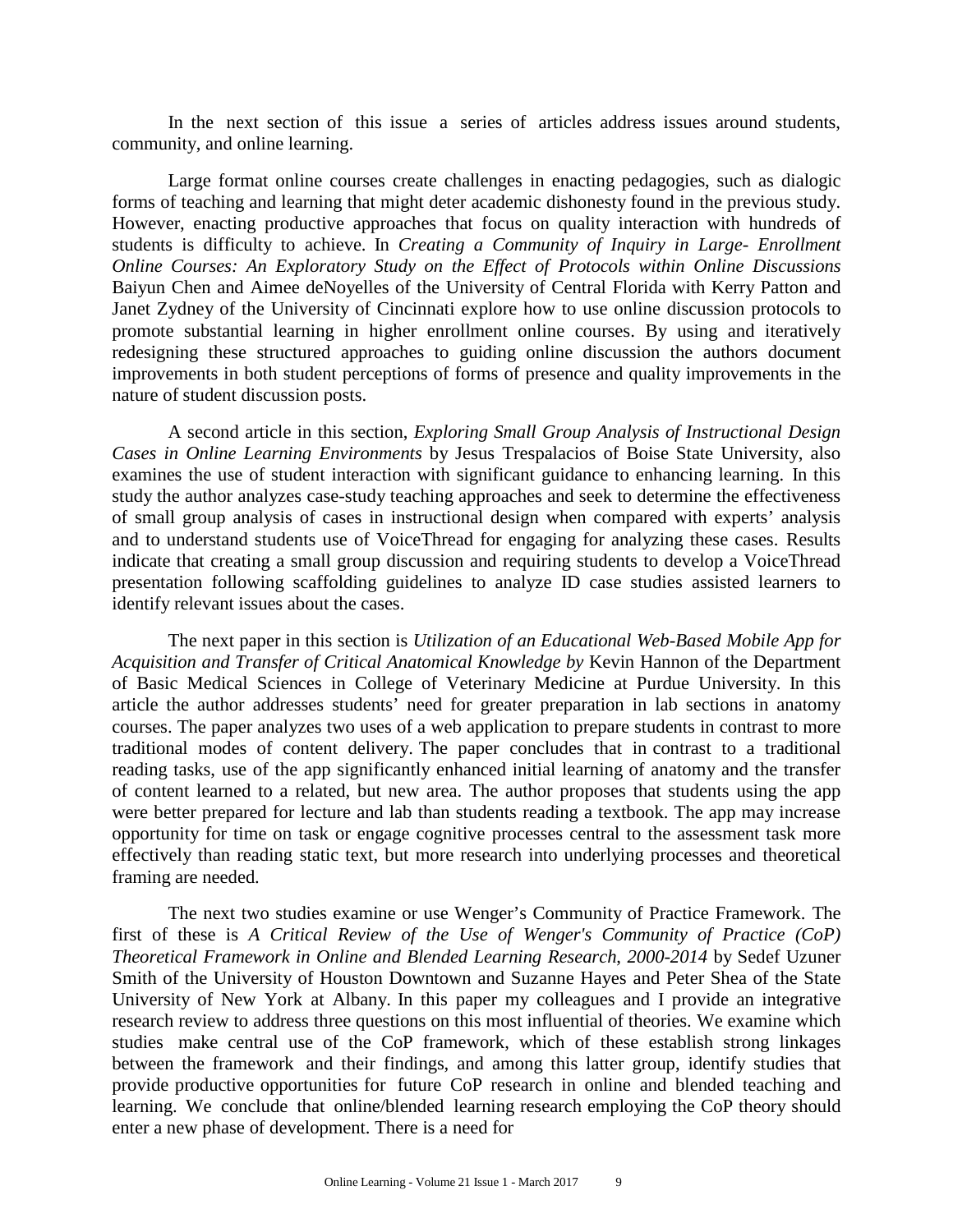studies that not only employ different aspects of Wenger's CoP theory but also extend the traditional practice of theory verification to provide more complex and nuanced understandings of online/blended learning environments.

A second paper in this issue, *Institutional Factors for Supporting Electronic Learning Communities* by Jayme N. Linton of Lenoir-Rhyne University attempts to provide such nuanced understanding through Wenger's CoP framework. This study explored how the electronic learning community process at a state virtual high school supported online high school teachers through dimensions of communities of practice (CoP) framework. To answer the study's research question, the author collected data related to five strategies identified by Wenger as effective methods for an organization to support and enhance the effectiveness of the work of CoPs. These include valuing the work, creating time and space, encouraging participation, removing barriers, and connecting to the organizational strategy. Results indicate that these strategies supported and increased the effectiveness of the electronic learning community (eLC) that was studied but also showed that the institutionally-driven nature of the eLC process could block alignment with the CoP framework.

This issue of OLJ closes with an article by Amy Roberts of University of Nebraska and Jennifer LoCasale-Crouch, Bridget K. Hamre and Jordan M. Buckrop of the University of Virginia titled *Adapting for Scalability: Automating the Video Assessment of Instructional Learning.* The questions addressed in this study relate to enhancing efficiency of assessment processes in large scale online educational formats. The authors examine whether the assessment of teaching skills collected through videotaped observations (Video Assessment of Instructional Learning or VAIL) could be automated rather than manually scored. Results indicate relatively high correlations between the manually scored and auto-scored assessments and that the strength of the associations between automated and hand-scored systems varied by what was assessed. The paper holds promise in assisting efforts to deliver online education at greater scale, but additional research on other contexts is needed.

We invite you to read, share, and cite the high-quality papers in this issue and help us to continue to enhance the research and practice of online learning.

## **References**

- Alessio, H. M., Malay, N., Maurer, K., Bailer, A. J., & Rubin, B. (2017). Examining the effect of proctoring on online test scores, *Online Learning, 21* (1), 146-161. doi: 10.24059/olj.v21i1.885
- Beach, P, & Willows, D. (2017). Understanding teachers' cognitive processes during online professional learning: A methodological comparison, *Online Learning 21*(1), 60-84. doi: 10.24059/olj.v21i1.949
- Chen, B., deNoyelles, A., Patton, K., & Zydney, J. (2017). Creating a community of inquiry in large-enrollment online courses: An exploratory study on the effect of protocols within online discussions, *Online Learning 21*(1), 165-188. doi: 10.24059/ olj.v21i1.816